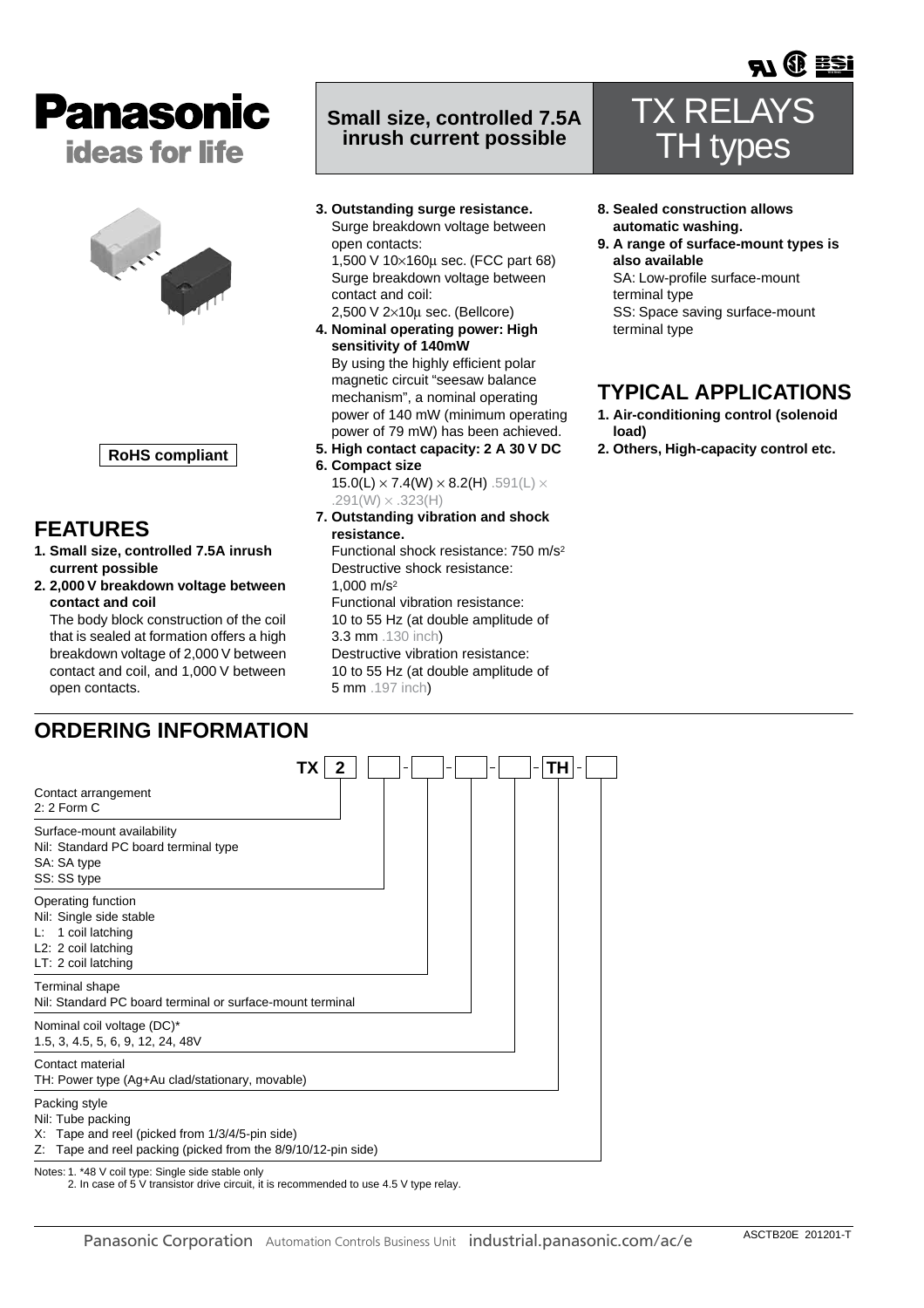## **TYPES**

## **1. Standard PC board terminal**

| Nominal coil<br>Contact | Single side stable | coil latching      | 2 coil latching (L2) | 2 coil latching (LT) |                       |
|-------------------------|--------------------|--------------------|----------------------|----------------------|-----------------------|
| arrangement             | voltage            | Part No.           | Part No.             | Part No.             | Part No.              |
|                         | 1.5V DC            | <b>TX2-1.5V-TH</b> | TX2-L-1.5V-TH        | TX2-L2-1.5V-TH       | <b>TX2-LT-1.5V-TH</b> |
|                         | 3V DC              | <b>TX2-3V-TH</b>   | <b>TX2-L-3V-TH</b>   | TX2-L2-3V-TH         | TX2-LT-3V-TH          |
| 2 Form C                | 4.5V DC            | TX2-4.5V-TH        | TX2-L-4.5V-TH        | TX2-L2-4.5V-TH       | TX2-LT-4.5V-TH        |
|                         | 5V DC              | <b>TX2-5V-TH</b>   | <b>TX2-L-5V-TH</b>   | TX2-L2-5V-TH         | TX2-LT-5V-TH          |
|                         | 6V DC              | <b>TX2-6V-TH</b>   | <b>TX2-L-6V-TH</b>   | TX2-L2-6V-TH         | TX2-LT-6V-TH          |
|                         | 9V DC              | <b>TX2-9V-TH</b>   | <b>TX2-L-9V-TH</b>   | TX2-L2-9V-TH         | TX2-LT-9V-TH          |
|                         | 12V DC             | TX2-12V-TH         | <b>TX2-L-12V-TH</b>  | TX2-L2-12V-TH        | <b>TX2-LT-12V-TH</b>  |
|                         | <b>24V DC</b>      | TX2-24V-TH         | <b>TX2-L-24V-TH</b>  | TX2-L2-24V-TH        | <b>TX2-LT-24V-TH</b>  |
|                         | 48V DC             | TX2-48V-TH         |                      |                      |                       |
|                         |                    |                    |                      |                      |                       |

Standard packing: Tube: 40 pcs.; Case: 1,000 pcs.

### **2. Surface-mount terminal**

#### 1) Tube packing

|                        | $\overline{\phantom{0}}$ |                                     |                            |                      |                              |
|------------------------|--------------------------|-------------------------------------|----------------------------|----------------------|------------------------------|
| Contact<br>arrangement | Nominal coil<br>voltage  | Single side stable<br>coil latching |                            | 2 coil latching (L2) | 2 coil latching (LT)         |
|                        |                          | Part No.                            | Part No.                   | Part No.             | Part No.                     |
|                        | 1.5V DC                  | TX2S□-1.5V-TH                       | $TX2S$ $\neg$ -L-1.5V-TH   | TX2S□-L2-1.5V-TH     | TX2S□-LT-1.5V-TH             |
|                        | 3V DC                    | TX2S <sub>13</sub> V-TH             | TX2S□-L-3V-TH              | TX2S□-L2-3V-TH       | TX2S <sub>T</sub> -LT-3V-TH  |
| 2c                     | 4.5V DC                  | $TX2S\Box -4.5V-TH$                 | TX2S□-L-4.5V-TH            | TX2S□-L2-4.5V-TH     | TX2S□-LT-4.5V-TH             |
|                        | 5V DC                    | $TX2S$ $-5V-TH$                     | TX2S <sub>T</sub> -L-5V-TH | TX2S□-L2-5V-TH       | TX2S <sub>-LT-5V-TH</sub>    |
|                        | 6V DC                    | TX2S <sub>16V</sub> -TH             | $TX2S$ $\neg L-6V-TH$      | TX2S□-L2-6V-TH       | TX2S <sub>T</sub> -LT-6V-TH  |
|                        | 9V DC                    | TX2S□-9V-TH                         | $TX2S$ $\neg$ -L-9V-TH     | TX2S□-L2-9V-TH       | TX2S□-LT-9V-TH               |
|                        | 12V DC                   | $TX2S$ -12V-TH                      | TX2S□-L-12V-TH             | TX2S□-L2-12V-TH      | TX2S□-LT-12V-TH              |
|                        | 24V DC                   | $TX2S$ -24V-TH                      | TX2S□-L-24V-TH             | TX2S□-L2-24V-TH      | TX2S <sub>T</sub> -LT-24V-TH |
|                        | 48V DC                   | TX2S□-48V-TH                        |                            |                      |                              |

□: For each surface-mounted terminal identification, input the following letter. SA type: A, SS type: S Standard packing: Tube: 40 pcs.; Case: 1,000 pcs.

### 2) Tape and reel packing

| Contact     | Nominal coil<br>voltage | Single side stable<br>coil latching |                              | 2 coil latching (L2)                         | 2 coil latching (LT)            |
|-------------|-------------------------|-------------------------------------|------------------------------|----------------------------------------------|---------------------------------|
| arrangement |                         | Part No.                            | Part No.                     | Part No.                                     | Part No.                        |
|             | 1.5V DC                 | TX2S□-1.5V-TH-Z                     | TX2S <sup>-L-1.5V-TH-Z</sup> | TX2S□-L2-1.5V-TH-Z                           | TX2S <sub>1</sub> -LT-1.5V-TH-Z |
|             | 3V DC                   | $TX2S\Box 3V-TH-Z$                  | $TX2S$ $-L-3V-TH-Z$          | TX2S□-L2-3V-TH-Z                             | TX2S <sub>T</sub> -LT-3V-TH-Z   |
| 2 Form C    | 4.5V DC                 | TX2S□-4.5V-TH-Z                     | TX2S□-L-4.5V-TH-Z            | TX2S <sub>1</sub> -L <sub>2</sub> -4.5V-TH-Z | TX2S <sub>-LT-4.5</sub> V-TH-Z  |
|             | 5V DC                   | $TX2S\Box$ -5V-TH-Z                 | $TX2S$ $-L-5V-TH-Z$          | $TX2S$ $-L2-5V$ -TH-Z                        | TX2S <sub>T</sub> -LT-5V-TH-Z   |
|             | 6V DC                   | $TX2S\Box$ -6V-TH-Z                 | $TX2S$ -L-6V-TH-Z            | TX2S <sup>-1</sup> -L2-6V-TH-Z               | TX2S <sup>-LT-6V-TH-Z</sup>     |
|             | 9V DC                   | $TX2S\Box - 9V-TH-Z$                | $TX2S$ -L-9V-TH-Z            | TX2S□-L2-9V-TH-Z                             | TX2S <sup>-LT-9V-TH-Z</sup>     |
|             | 12V DC                  | TX2S□-12V-TH-Z                      | TX2S□-L-12V-TH-Z             | TX2S□-L2-12V-TH-Z                            | TX2S□-LT-12V-TH-Z               |
|             | 24V DC                  | $TX2S\Box 24V-TH-Z$                 | TX2S□-L-24V-TH-Z             | TX2S□-L2-24V-TH-Z                            | TX2S□-LT-24V-TH-Z               |
|             | 48V DC                  | TX2S□-48V-TH-Z                      |                              |                                              |                                 |

 $\square$ : For each surface-mounted terminal identification, input the following letter. SA type:  $\underline{A}$ , SS type:  $\underline{S}$ 

Standard packing: Tape and reel: 500 pcs.; Case: 1,000 pcs.

Note: Tape and reel packing symbol "-Z" is not marked on the relay. "X" type tape and reel packing (picked from 1/2/3/4-pin side) is also available.

# **RATING**

## **1. Coil data**

### 1) Single side stable

| Nominal coil<br>voltage | Pick-up voltage<br>(at 20 $\mathrm{^{\circ}C}$ 68 $\mathrm{^{\circ}F}$ ) | Drop-out voltage<br>(at 20 $\mathrm{^{\circ}C}$ 68 $\mathrm{^{\circ}F}$ ) | Nominal operating<br>current<br>[±10%] (at 20°C 68°F) | Coil resistance<br>[ $\pm$ 10%] (at 20 $^{\circ}$ C 68 $^{\circ}$ F) | Nominal operating<br>power | Max. applied voltage<br>(at 20 $\mathrm{^{\circ}C}$ 68 $\mathrm{^{\circ}F}$ ) |
|-------------------------|--------------------------------------------------------------------------|---------------------------------------------------------------------------|-------------------------------------------------------|----------------------------------------------------------------------|----------------------------|-------------------------------------------------------------------------------|
| 1.5V DC                 |                                                                          |                                                                           | 93.8mA                                                | 16 $\Omega$                                                          |                            |                                                                               |
| 3V DC                   |                                                                          |                                                                           | 46.7mA                                                | $64.3\Omega$                                                         |                            |                                                                               |
| 4.5V DC                 |                                                                          |                                                                           | 31mA                                                  | 145 $\Omega$                                                         |                            |                                                                               |
| 5V DC                   | 75%V or less of<br>10%V or more of<br>nominal voltage*                   |                                                                           | 28.1mA                                                | $178\Omega$                                                          | 140mW                      | 150%V of<br>nominal voltage                                                   |
| 6V DC                   |                                                                          | nominal voltage*                                                          | 23.3mA                                                | $257\Omega$                                                          |                            |                                                                               |
| 9V DC                   | (Initial)                                                                | (Initial)                                                                 | 15.5mA                                                | $579\Omega$                                                          |                            |                                                                               |
| 12V DC                  |                                                                          | 11.7mA                                                                    | $1.028\Omega$                                         |                                                                      |                            |                                                                               |
| <b>24V DC</b>           |                                                                          |                                                                           | 5.8 <sub>m</sub> A                                    | $4.114\Omega$                                                        |                            |                                                                               |
| 48V DC                  |                                                                          |                                                                           | 5.6 <sub>m</sub> A                                    | $8.533\Omega$                                                        | 270mW                      | 120%V of<br>nominal voltage                                                   |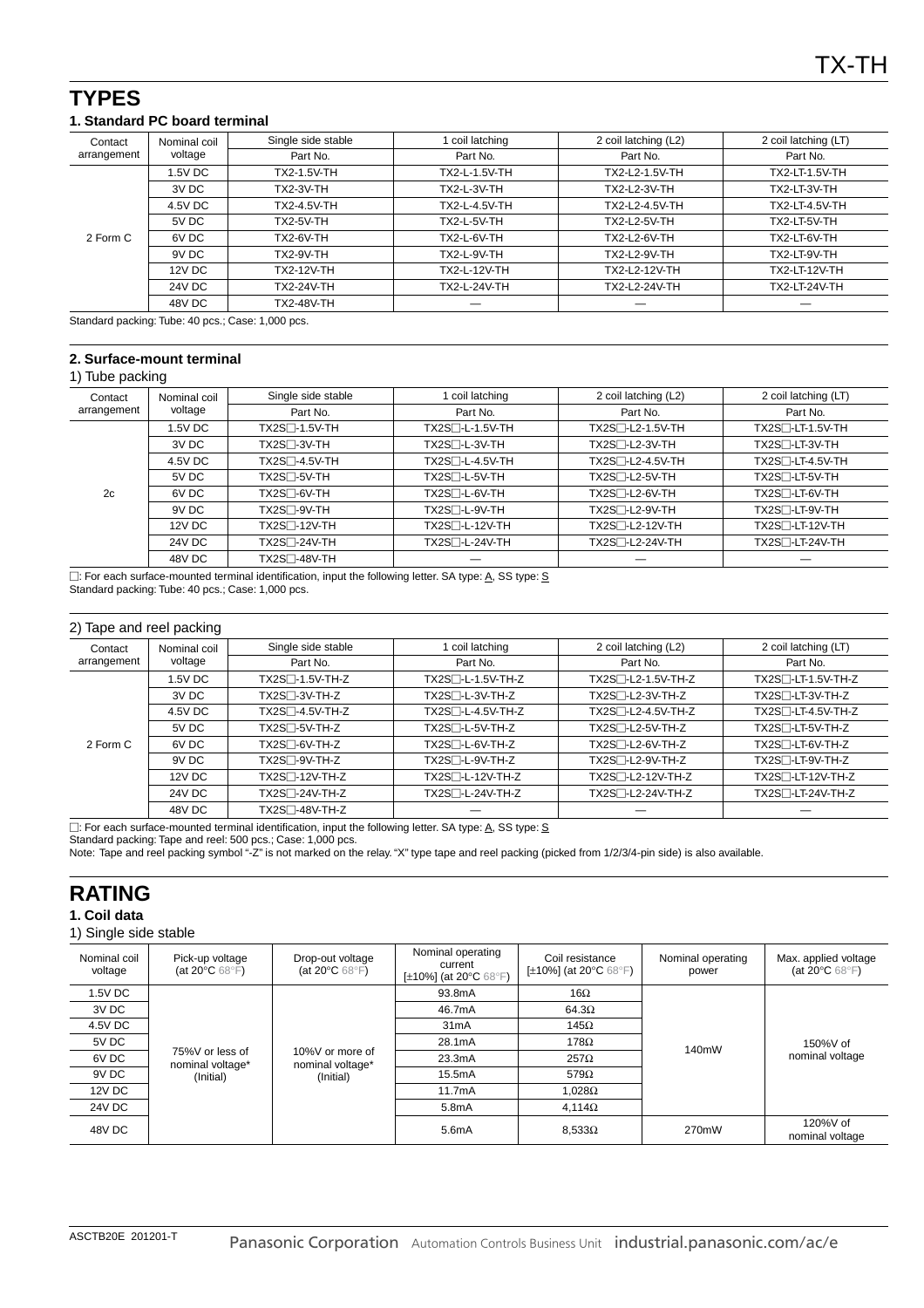# TX-TH

## 2) 1 coil latching

| Nominal coil<br>voltage | Set voltage<br>(at 20 $\mathrm{^{\circ}C}$ 68 $\mathrm{^{\circ}F}$ ) | Reset voltage<br>(at 20 $\mathrm{^{\circ}C}$ 68 $\mathrm{^{\circ}F}$ ) | Nominal operating<br>current<br>[±10%] (at 20°C 68°F) | Coil resistance<br>[ $\pm$ 10%] (at 20 $^{\circ}$ C 68 $^{\circ}$ F) | Nominal operating<br>power | Max. applied voltage<br>(at 20 $\mathrm{^{\circ}C}$ 68 $\mathrm{^{\circ}F}$ ) |
|-------------------------|----------------------------------------------------------------------|------------------------------------------------------------------------|-------------------------------------------------------|----------------------------------------------------------------------|----------------------------|-------------------------------------------------------------------------------|
| 1.5V DC                 |                                                                      |                                                                        | 66.7mA                                                | $22.5\Omega$                                                         |                            |                                                                               |
| 3V DC                   |                                                                      |                                                                        | 33.3mA                                                | $90\Omega$                                                           |                            |                                                                               |
| 4.5V DC                 |                                                                      |                                                                        | 22.2mA                                                | $202.5\Omega$                                                        |                            |                                                                               |
| 5V DC                   | 75%V or less of<br>nominal voltage*                                  | 75%V or less of<br>nominal voltage*                                    | 20 <sub>m</sub> A                                     | $250\Omega$                                                          | 100mW                      | 150%V of                                                                      |
| 6V DC                   | (Initial)                                                            | (Initial)                                                              | 16.7mA                                                | $360\Omega$                                                          |                            | nominal voltage                                                               |
| 9V DC                   |                                                                      |                                                                        | 11.1mA                                                | $810\Omega$                                                          |                            |                                                                               |
| 12V DC                  |                                                                      |                                                                        | 8.3mA                                                 | $1.440\Omega$                                                        |                            |                                                                               |
| 24V DC                  |                                                                      |                                                                        | 4.2mA                                                 | $5.760\Omega$                                                        |                            |                                                                               |

### 3) 2 coil latching (L2, LT)

| Nominal coil<br>voltage | Set voltage<br>Reset voltage<br>(at 20 $\mathrm{^{\circ}C}$ 68 $\mathrm{^{\circ}F}$ )<br>(at 20 $\mathrm{^{\circ}C}$ 68 $\mathrm{^{\circ}F}$ ) |                               |                    | Nominal operating<br>current<br>[ $\pm$ 10%] (at 20 $\degree$ C 68 $\degree$ F) |               | Coil resistance<br>[ $\pm$ 10%] (at 20 $\degree$ C 68 $\degree$ F) |                | Nominal operating<br>power | Max. applied voltage<br>(at 20°C 68°F |
|-------------------------|------------------------------------------------------------------------------------------------------------------------------------------------|-------------------------------|--------------------|---------------------------------------------------------------------------------|---------------|--------------------------------------------------------------------|----------------|----------------------------|---------------------------------------|
|                         |                                                                                                                                                |                               | Set coil           | Reset coil                                                                      | Set coil      | Reset coil                                                         | Set coil       | Reset coil                 |                                       |
| 1.5V DC                 |                                                                                                                                                |                               | 93.8mA             | 93.8mA                                                                          | 16 $\Omega$   | 16 $\Omega$                                                        |                |                            |                                       |
| 3V DC                   | 75%V or less of<br>nominal voltage*<br>(Initial)                                                                                               | 75%V or less of               | 46.7mA             | 46.7mA                                                                          | $64.3\Omega$  | $64.3\Omega$                                                       | 140mW<br>140mW |                            |                                       |
| 4.5V DC                 |                                                                                                                                                |                               | 31mA               | 31mA                                                                            | 145Ω          | 145 $\Omega$                                                       |                |                            |                                       |
| 5V DC                   |                                                                                                                                                |                               | 28.1mA             | 28.1mA                                                                          | 178 $\Omega$  | $178\Omega$                                                        |                | 150%V of                   |                                       |
| 6V DC                   |                                                                                                                                                | nominal voltage*<br>(Initial) | 23.3mA             | 23.3mA                                                                          | $257\Omega$   | $257\Omega$                                                        |                |                            | nominal voltage                       |
| 9V DC                   |                                                                                                                                                |                               | 15.5mA             | 15.5mA                                                                          | $579\Omega$   | $579\Omega$                                                        |                |                            |                                       |
| 12V DC                  |                                                                                                                                                |                               | 11.7mA             | 11.7mA                                                                          | $.028\Omega$  | 1.028 $\Omega$                                                     |                |                            |                                       |
| <b>24V DC</b>           |                                                                                                                                                |                               | 5.8 <sub>m</sub> A | 5.8 <sub>m</sub> A                                                              | $4.114\Omega$ | $4.114\Omega$                                                      |                |                            |                                       |

\*Pulse drive (JIS C 5442-1986)

| Specifications<br>Characteristics<br>Item<br>2 Form C<br>Arrangement<br>Max. 100 m $\Omega$ (By voltage drop 6 V DC 1A)<br>Contact<br>Initial contact resistance, max.<br>Contact material<br>Ag+Au plating<br>2 A 30 V DC, 0.5 A 125 V AC (resistive load)<br>Nominal switching capacity<br>Max. switching power<br>60 W, 60 VA (resistive load)<br>Max. switching voltage<br>220V DC, 250V AC<br>Max. switching current<br>Rating<br>Min. switching capacity (Reference value)*1<br>10µA 10mV DC<br>140 mW (1.5 to 24 V DC), 270 mW (48 V DC)<br>Single side stable<br>Nominal operating<br>100 mW (1.5 to 24 V DC)<br>1 coil latching<br>power<br>2 coil latching<br>140 mW (1.5 to 24 V DC)<br>Min. 1,000M $\Omega$ (at 500V DC)<br>Insulation resistance (Initial)<br>Measurement at same location as "Initial breakdown voltage" section.<br>1,000 Vrms for 1min. (Detection current: 10mA)<br>Between open contacts<br>Breakdown voltage<br>Between contact and coil<br>2,000 Vrms for 1min. (Detection current: 10mA)<br>(Initial)<br>1,000 Vrms for 1min. (Detection current: 10mA)<br>Between contact sets<br>Max. 50°C<br>Electrical<br>Temperature rise (at 20°C 68°F)<br>characteristics<br>(By resistive method, nominal coil voltage applied to the coil; contact carrying current: 2A.)<br>1,500 V (10×160us) (FCC Part 68)<br>Between open contacts<br>Surge breakdown<br>voltage (Initial)<br>2,500 V (2×10us) (Telcordia)<br>Between contacts and coil<br>Max. 4 ms [Max. 4 ms] (Nominal coil voltage applied to the coil, excluding contact bounce time.)<br>Operate time [Set time] (at 20°C 68°F)<br>Max. 4 ms [Max. 4 ms] (Nominal coil voltage applied to the coil, excluding contact bounce time.)<br>Release time [Reset time] (at 20°C 68°F)<br>(without diode)<br>Min. 750 m/s <sup>2</sup> (Half-wave pulse of sine wave: 6 ms; detection time: 10µs.)<br>Functional<br>Shock resistance<br>Min. 1,000 m/s <sup>2</sup> (Half-wave pulse of sine wave: 6 ms.)<br>Destructive<br>Mechanical<br>characteristics<br>10 to 55 Hz at double amplitude of 3.3 mm (Detection time: 10us.)<br>Functional<br>Vibration resistance<br>10 to 55 Hz at double amplitude of 5 mm<br><b>Destructive</b><br>Mechanical<br>Min. 10 <sup>8</sup> (at 180 cpm)<br>Min. 10 <sup>5</sup> (2 A 30 V DC resistive), 5×10 <sup>5</sup> (1 A 30 V DC resistive),<br><b>Expected life</b><br>Min. 10 <sup>5</sup> (0.5 A 125 V AC resistive) (at 20 cpm)<br>Electrical<br>Min. $2 \times 10^5$ (7.5 A inrush (250 ms)/1.5 A normal 30 V AC (cos $\phi = 0.4$ )) (ON/OFF = 1s/9s)<br>Ambient temperature: $-40^{\circ}$ C to $+85^{\circ}$ C (up to 24 V coil) $-40^{\circ}$ F to $+185^{\circ}$ F<br>[-40°C to +70°C (48 V coil) -40°F to +158°F];<br>Conditions for operation, transport and storage*2<br>Conditions<br>Humidity: 5 to 85% R.H. (Not freezing and condensing at low temperature) | 2. Specifications |                                      |  |                                                                                                  |  |  |  |
|-------------------------------------------------------------------------------------------------------------------------------------------------------------------------------------------------------------------------------------------------------------------------------------------------------------------------------------------------------------------------------------------------------------------------------------------------------------------------------------------------------------------------------------------------------------------------------------------------------------------------------------------------------------------------------------------------------------------------------------------------------------------------------------------------------------------------------------------------------------------------------------------------------------------------------------------------------------------------------------------------------------------------------------------------------------------------------------------------------------------------------------------------------------------------------------------------------------------------------------------------------------------------------------------------------------------------------------------------------------------------------------------------------------------------------------------------------------------------------------------------------------------------------------------------------------------------------------------------------------------------------------------------------------------------------------------------------------------------------------------------------------------------------------------------------------------------------------------------------------------------------------------------------------------------------------------------------------------------------------------------------------------------------------------------------------------------------------------------------------------------------------------------------------------------------------------------------------------------------------------------------------------------------------------------------------------------------------------------------------------------------------------------------------------------------------------------------------------------------------------------------------------------------------------------------------------------------------------------------------------------------------------------------------------------------------------------------------------------------------------------------------------------------------------------------------------------------------------------------------------------------------------------------|-------------------|--------------------------------------|--|--------------------------------------------------------------------------------------------------|--|--|--|
|                                                                                                                                                                                                                                                                                                                                                                                                                                                                                                                                                                                                                                                                                                                                                                                                                                                                                                                                                                                                                                                                                                                                                                                                                                                                                                                                                                                                                                                                                                                                                                                                                                                                                                                                                                                                                                                                                                                                                                                                                                                                                                                                                                                                                                                                                                                                                                                                                                                                                                                                                                                                                                                                                                                                                                                                                                                                                                       |                   |                                      |  |                                                                                                  |  |  |  |
|                                                                                                                                                                                                                                                                                                                                                                                                                                                                                                                                                                                                                                                                                                                                                                                                                                                                                                                                                                                                                                                                                                                                                                                                                                                                                                                                                                                                                                                                                                                                                                                                                                                                                                                                                                                                                                                                                                                                                                                                                                                                                                                                                                                                                                                                                                                                                                                                                                                                                                                                                                                                                                                                                                                                                                                                                                                                                                       |                   |                                      |  |                                                                                                  |  |  |  |
|                                                                                                                                                                                                                                                                                                                                                                                                                                                                                                                                                                                                                                                                                                                                                                                                                                                                                                                                                                                                                                                                                                                                                                                                                                                                                                                                                                                                                                                                                                                                                                                                                                                                                                                                                                                                                                                                                                                                                                                                                                                                                                                                                                                                                                                                                                                                                                                                                                                                                                                                                                                                                                                                                                                                                                                                                                                                                                       |                   |                                      |  |                                                                                                  |  |  |  |
|                                                                                                                                                                                                                                                                                                                                                                                                                                                                                                                                                                                                                                                                                                                                                                                                                                                                                                                                                                                                                                                                                                                                                                                                                                                                                                                                                                                                                                                                                                                                                                                                                                                                                                                                                                                                                                                                                                                                                                                                                                                                                                                                                                                                                                                                                                                                                                                                                                                                                                                                                                                                                                                                                                                                                                                                                                                                                                       |                   |                                      |  |                                                                                                  |  |  |  |
|                                                                                                                                                                                                                                                                                                                                                                                                                                                                                                                                                                                                                                                                                                                                                                                                                                                                                                                                                                                                                                                                                                                                                                                                                                                                                                                                                                                                                                                                                                                                                                                                                                                                                                                                                                                                                                                                                                                                                                                                                                                                                                                                                                                                                                                                                                                                                                                                                                                                                                                                                                                                                                                                                                                                                                                                                                                                                                       |                   |                                      |  |                                                                                                  |  |  |  |
|                                                                                                                                                                                                                                                                                                                                                                                                                                                                                                                                                                                                                                                                                                                                                                                                                                                                                                                                                                                                                                                                                                                                                                                                                                                                                                                                                                                                                                                                                                                                                                                                                                                                                                                                                                                                                                                                                                                                                                                                                                                                                                                                                                                                                                                                                                                                                                                                                                                                                                                                                                                                                                                                                                                                                                                                                                                                                                       |                   |                                      |  |                                                                                                  |  |  |  |
|                                                                                                                                                                                                                                                                                                                                                                                                                                                                                                                                                                                                                                                                                                                                                                                                                                                                                                                                                                                                                                                                                                                                                                                                                                                                                                                                                                                                                                                                                                                                                                                                                                                                                                                                                                                                                                                                                                                                                                                                                                                                                                                                                                                                                                                                                                                                                                                                                                                                                                                                                                                                                                                                                                                                                                                                                                                                                                       |                   |                                      |  |                                                                                                  |  |  |  |
|                                                                                                                                                                                                                                                                                                                                                                                                                                                                                                                                                                                                                                                                                                                                                                                                                                                                                                                                                                                                                                                                                                                                                                                                                                                                                                                                                                                                                                                                                                                                                                                                                                                                                                                                                                                                                                                                                                                                                                                                                                                                                                                                                                                                                                                                                                                                                                                                                                                                                                                                                                                                                                                                                                                                                                                                                                                                                                       |                   |                                      |  | 7.5 A (When used at 7.5 A. Regarding connection method, you must follow the precaution, below*.) |  |  |  |
|                                                                                                                                                                                                                                                                                                                                                                                                                                                                                                                                                                                                                                                                                                                                                                                                                                                                                                                                                                                                                                                                                                                                                                                                                                                                                                                                                                                                                                                                                                                                                                                                                                                                                                                                                                                                                                                                                                                                                                                                                                                                                                                                                                                                                                                                                                                                                                                                                                                                                                                                                                                                                                                                                                                                                                                                                                                                                                       |                   |                                      |  |                                                                                                  |  |  |  |
|                                                                                                                                                                                                                                                                                                                                                                                                                                                                                                                                                                                                                                                                                                                                                                                                                                                                                                                                                                                                                                                                                                                                                                                                                                                                                                                                                                                                                                                                                                                                                                                                                                                                                                                                                                                                                                                                                                                                                                                                                                                                                                                                                                                                                                                                                                                                                                                                                                                                                                                                                                                                                                                                                                                                                                                                                                                                                                       |                   |                                      |  |                                                                                                  |  |  |  |
|                                                                                                                                                                                                                                                                                                                                                                                                                                                                                                                                                                                                                                                                                                                                                                                                                                                                                                                                                                                                                                                                                                                                                                                                                                                                                                                                                                                                                                                                                                                                                                                                                                                                                                                                                                                                                                                                                                                                                                                                                                                                                                                                                                                                                                                                                                                                                                                                                                                                                                                                                                                                                                                                                                                                                                                                                                                                                                       |                   |                                      |  |                                                                                                  |  |  |  |
|                                                                                                                                                                                                                                                                                                                                                                                                                                                                                                                                                                                                                                                                                                                                                                                                                                                                                                                                                                                                                                                                                                                                                                                                                                                                                                                                                                                                                                                                                                                                                                                                                                                                                                                                                                                                                                                                                                                                                                                                                                                                                                                                                                                                                                                                                                                                                                                                                                                                                                                                                                                                                                                                                                                                                                                                                                                                                                       |                   |                                      |  |                                                                                                  |  |  |  |
|                                                                                                                                                                                                                                                                                                                                                                                                                                                                                                                                                                                                                                                                                                                                                                                                                                                                                                                                                                                                                                                                                                                                                                                                                                                                                                                                                                                                                                                                                                                                                                                                                                                                                                                                                                                                                                                                                                                                                                                                                                                                                                                                                                                                                                                                                                                                                                                                                                                                                                                                                                                                                                                                                                                                                                                                                                                                                                       |                   |                                      |  |                                                                                                  |  |  |  |
|                                                                                                                                                                                                                                                                                                                                                                                                                                                                                                                                                                                                                                                                                                                                                                                                                                                                                                                                                                                                                                                                                                                                                                                                                                                                                                                                                                                                                                                                                                                                                                                                                                                                                                                                                                                                                                                                                                                                                                                                                                                                                                                                                                                                                                                                                                                                                                                                                                                                                                                                                                                                                                                                                                                                                                                                                                                                                                       |                   |                                      |  |                                                                                                  |  |  |  |
|                                                                                                                                                                                                                                                                                                                                                                                                                                                                                                                                                                                                                                                                                                                                                                                                                                                                                                                                                                                                                                                                                                                                                                                                                                                                                                                                                                                                                                                                                                                                                                                                                                                                                                                                                                                                                                                                                                                                                                                                                                                                                                                                                                                                                                                                                                                                                                                                                                                                                                                                                                                                                                                                                                                                                                                                                                                                                                       |                   |                                      |  |                                                                                                  |  |  |  |
|                                                                                                                                                                                                                                                                                                                                                                                                                                                                                                                                                                                                                                                                                                                                                                                                                                                                                                                                                                                                                                                                                                                                                                                                                                                                                                                                                                                                                                                                                                                                                                                                                                                                                                                                                                                                                                                                                                                                                                                                                                                                                                                                                                                                                                                                                                                                                                                                                                                                                                                                                                                                                                                                                                                                                                                                                                                                                                       |                   |                                      |  |                                                                                                  |  |  |  |
|                                                                                                                                                                                                                                                                                                                                                                                                                                                                                                                                                                                                                                                                                                                                                                                                                                                                                                                                                                                                                                                                                                                                                                                                                                                                                                                                                                                                                                                                                                                                                                                                                                                                                                                                                                                                                                                                                                                                                                                                                                                                                                                                                                                                                                                                                                                                                                                                                                                                                                                                                                                                                                                                                                                                                                                                                                                                                                       |                   |                                      |  |                                                                                                  |  |  |  |
|                                                                                                                                                                                                                                                                                                                                                                                                                                                                                                                                                                                                                                                                                                                                                                                                                                                                                                                                                                                                                                                                                                                                                                                                                                                                                                                                                                                                                                                                                                                                                                                                                                                                                                                                                                                                                                                                                                                                                                                                                                                                                                                                                                                                                                                                                                                                                                                                                                                                                                                                                                                                                                                                                                                                                                                                                                                                                                       |                   |                                      |  |                                                                                                  |  |  |  |
|                                                                                                                                                                                                                                                                                                                                                                                                                                                                                                                                                                                                                                                                                                                                                                                                                                                                                                                                                                                                                                                                                                                                                                                                                                                                                                                                                                                                                                                                                                                                                                                                                                                                                                                                                                                                                                                                                                                                                                                                                                                                                                                                                                                                                                                                                                                                                                                                                                                                                                                                                                                                                                                                                                                                                                                                                                                                                                       |                   |                                      |  |                                                                                                  |  |  |  |
|                                                                                                                                                                                                                                                                                                                                                                                                                                                                                                                                                                                                                                                                                                                                                                                                                                                                                                                                                                                                                                                                                                                                                                                                                                                                                                                                                                                                                                                                                                                                                                                                                                                                                                                                                                                                                                                                                                                                                                                                                                                                                                                                                                                                                                                                                                                                                                                                                                                                                                                                                                                                                                                                                                                                                                                                                                                                                                       |                   |                                      |  |                                                                                                  |  |  |  |
|                                                                                                                                                                                                                                                                                                                                                                                                                                                                                                                                                                                                                                                                                                                                                                                                                                                                                                                                                                                                                                                                                                                                                                                                                                                                                                                                                                                                                                                                                                                                                                                                                                                                                                                                                                                                                                                                                                                                                                                                                                                                                                                                                                                                                                                                                                                                                                                                                                                                                                                                                                                                                                                                                                                                                                                                                                                                                                       |                   |                                      |  |                                                                                                  |  |  |  |
|                                                                                                                                                                                                                                                                                                                                                                                                                                                                                                                                                                                                                                                                                                                                                                                                                                                                                                                                                                                                                                                                                                                                                                                                                                                                                                                                                                                                                                                                                                                                                                                                                                                                                                                                                                                                                                                                                                                                                                                                                                                                                                                                                                                                                                                                                                                                                                                                                                                                                                                                                                                                                                                                                                                                                                                                                                                                                                       |                   |                                      |  |                                                                                                  |  |  |  |
|                                                                                                                                                                                                                                                                                                                                                                                                                                                                                                                                                                                                                                                                                                                                                                                                                                                                                                                                                                                                                                                                                                                                                                                                                                                                                                                                                                                                                                                                                                                                                                                                                                                                                                                                                                                                                                                                                                                                                                                                                                                                                                                                                                                                                                                                                                                                                                                                                                                                                                                                                                                                                                                                                                                                                                                                                                                                                                       |                   |                                      |  |                                                                                                  |  |  |  |
|                                                                                                                                                                                                                                                                                                                                                                                                                                                                                                                                                                                                                                                                                                                                                                                                                                                                                                                                                                                                                                                                                                                                                                                                                                                                                                                                                                                                                                                                                                                                                                                                                                                                                                                                                                                                                                                                                                                                                                                                                                                                                                                                                                                                                                                                                                                                                                                                                                                                                                                                                                                                                                                                                                                                                                                                                                                                                                       |                   |                                      |  |                                                                                                  |  |  |  |
|                                                                                                                                                                                                                                                                                                                                                                                                                                                                                                                                                                                                                                                                                                                                                                                                                                                                                                                                                                                                                                                                                                                                                                                                                                                                                                                                                                                                                                                                                                                                                                                                                                                                                                                                                                                                                                                                                                                                                                                                                                                                                                                                                                                                                                                                                                                                                                                                                                                                                                                                                                                                                                                                                                                                                                                                                                                                                                       |                   |                                      |  |                                                                                                  |  |  |  |
|                                                                                                                                                                                                                                                                                                                                                                                                                                                                                                                                                                                                                                                                                                                                                                                                                                                                                                                                                                                                                                                                                                                                                                                                                                                                                                                                                                                                                                                                                                                                                                                                                                                                                                                                                                                                                                                                                                                                                                                                                                                                                                                                                                                                                                                                                                                                                                                                                                                                                                                                                                                                                                                                                                                                                                                                                                                                                                       |                   |                                      |  |                                                                                                  |  |  |  |
|                                                                                                                                                                                                                                                                                                                                                                                                                                                                                                                                                                                                                                                                                                                                                                                                                                                                                                                                                                                                                                                                                                                                                                                                                                                                                                                                                                                                                                                                                                                                                                                                                                                                                                                                                                                                                                                                                                                                                                                                                                                                                                                                                                                                                                                                                                                                                                                                                                                                                                                                                                                                                                                                                                                                                                                                                                                                                                       |                   |                                      |  |                                                                                                  |  |  |  |
|                                                                                                                                                                                                                                                                                                                                                                                                                                                                                                                                                                                                                                                                                                                                                                                                                                                                                                                                                                                                                                                                                                                                                                                                                                                                                                                                                                                                                                                                                                                                                                                                                                                                                                                                                                                                                                                                                                                                                                                                                                                                                                                                                                                                                                                                                                                                                                                                                                                                                                                                                                                                                                                                                                                                                                                                                                                                                                       |                   |                                      |  |                                                                                                  |  |  |  |
|                                                                                                                                                                                                                                                                                                                                                                                                                                                                                                                                                                                                                                                                                                                                                                                                                                                                                                                                                                                                                                                                                                                                                                                                                                                                                                                                                                                                                                                                                                                                                                                                                                                                                                                                                                                                                                                                                                                                                                                                                                                                                                                                                                                                                                                                                                                                                                                                                                                                                                                                                                                                                                                                                                                                                                                                                                                                                                       |                   |                                      |  |                                                                                                  |  |  |  |
|                                                                                                                                                                                                                                                                                                                                                                                                                                                                                                                                                                                                                                                                                                                                                                                                                                                                                                                                                                                                                                                                                                                                                                                                                                                                                                                                                                                                                                                                                                                                                                                                                                                                                                                                                                                                                                                                                                                                                                                                                                                                                                                                                                                                                                                                                                                                                                                                                                                                                                                                                                                                                                                                                                                                                                                                                                                                                                       |                   | Max. operating speed (at rated load) |  | 20 cpm                                                                                           |  |  |  |
| Approx. 2 g .071 oz<br>Unit weight<br>the company of the company of the company of the company of the company of the company of the company of the company of the company of the company of the company of the company of the company of the company of the company                                                                                                                                                                                                                                                                                                                                                                                                                                                                                                                                                                                                                                                                                                                                                                                                                                                                                                                                                                                                                                                                                                                                                                                                                                                                                                                                                                                                                                                                                                                                                                                                                                                                                                                                                                                                                                                                                                                                                                                                                                                                                                                                                                                                                                                                                                                                                                                                                                                                                                                                                                                                                                   |                   |                                      |  |                                                                                                  |  |  |  |

Notes: \*1 This value can change due to the switching frequency, environmental conditions, and desired reliability level, therefore it is recommended to check this with the actual load.

\*2 Refer to 6. Conditions for operation, transport and storage mentioned in AMBIENT ENVIRONMENT (Page 24).